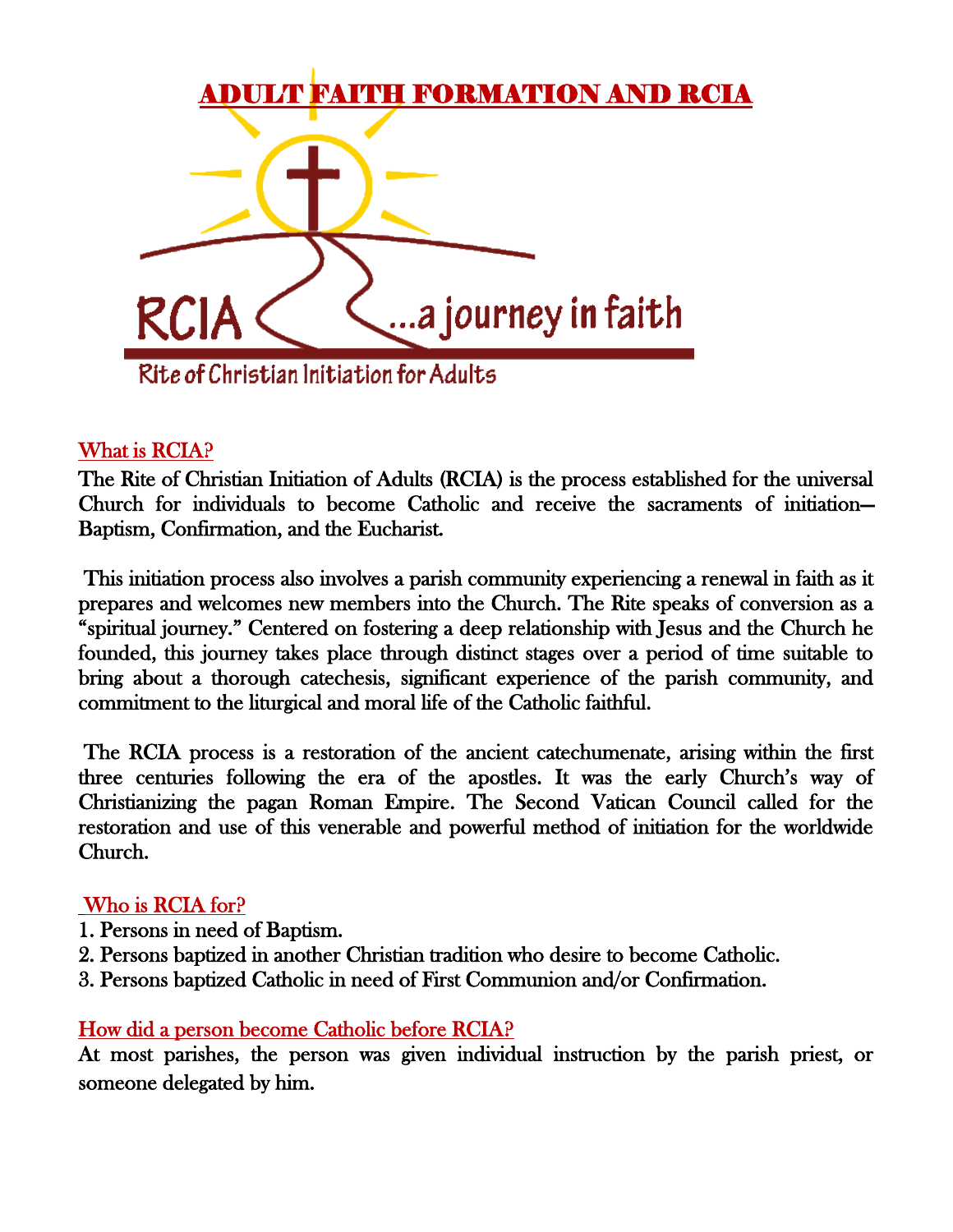### Why the change?

There were a number of limitations to private instruction. The priest was the only member of the Catholic community with whom the inquirer had contact, apart from any supporting family and friends. Private instruction did not ensure that the inquirer had a lived experience of the Catholic faith, or was exposed to authentic Christian charity as lived in a parish community.

### How long is the RCIA process?

The time varies, but is rarely shorter than six months or longer than three years. The Church greatly respects the time each person needs for conversion and decision. The RCIA text gives guides for discerning this on a case-by-case basis.

### RITES OF RCIA

 $\overline{a}$ 

#### Rite of Welcoming and Acceptance

The first Rite is the Rite of Welcoming and Acceptance. These Rites, which are typically celebrated in a combined ceremony in the presence of the community, mark the end of the Period of Evangelization and the beginning of the Catechumenate.

For those who have not been baptized, this rite declares their desire to learn more about the Catholic Faith and intent to be baptized into the Faith Community. The community accepts them and they are considered catechumens.

 For those who have been baptized and are seeking confirmation and Eucharist, this rite acknowledges them as members of the Faithful by virtue of the baptism. The community welcomes them as candidates for Confirmation.

#### Rite of Sending

The Rite of Sending is celebrated either the week before or the day of the Rite of Election. In this rite the Catechumens and Candidates are brought before their faith community where their sponsors affirm their desire to join with the Church. The community then offers their blessing and prayers as they send the participants to go before the Bishop in the Rite of Election and Call to Continuing Conversion.

#### Rite of Election and the Call to Continuing Conversion

These rites mark the end of the Catechumenate and the beginning of the Period of Purification and Enlightenment. Celebrated on the First Sunday of Lent, these rites take place at a predetermined location where the participants are presented to the Bishop.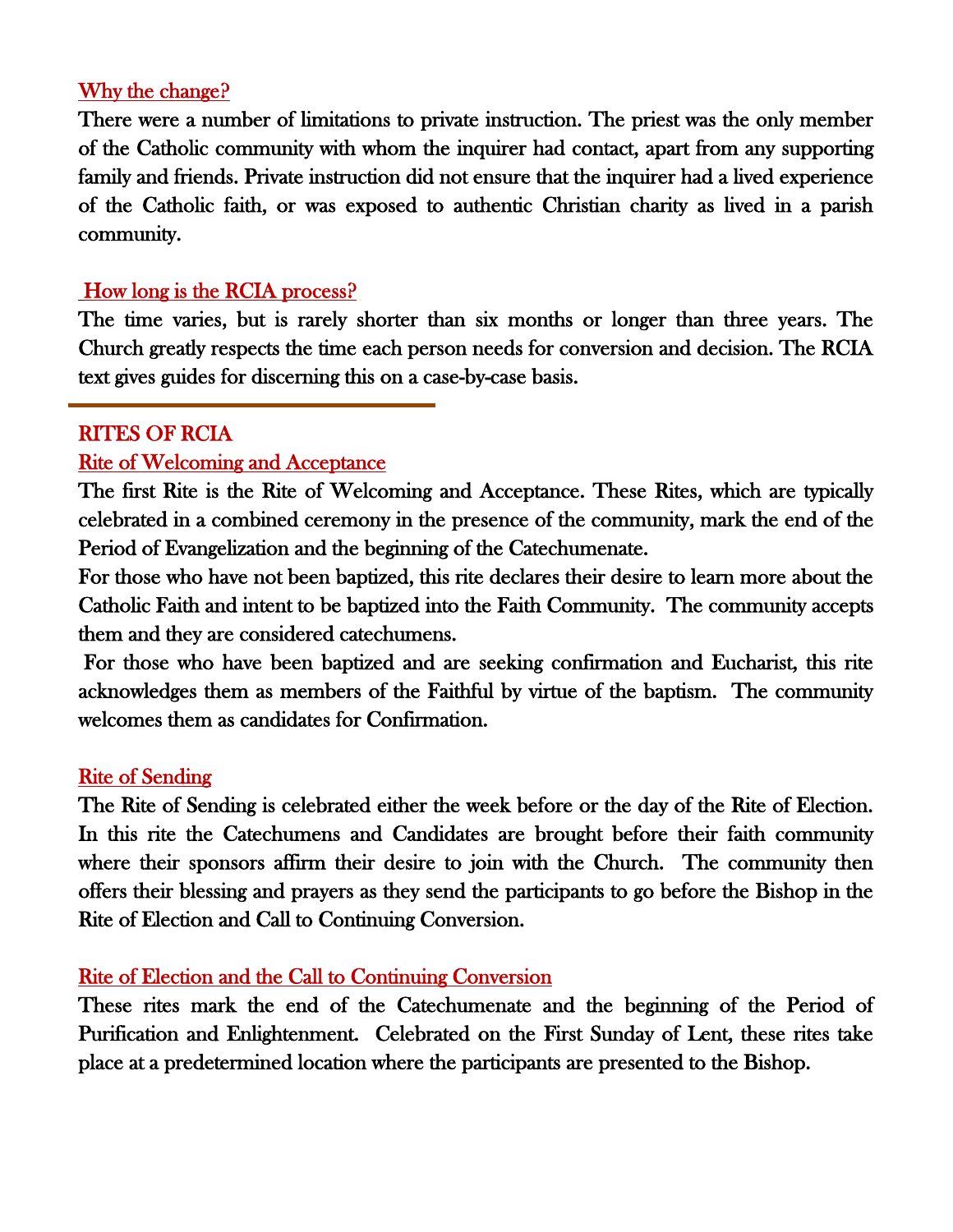For the Catechumens, the Bishop greets them and then signs the Book of the Elect. Upon hearing their sponsors' affirmation, the Bishop acknowledges them as the Elect of God and gives them his blessing to continue the process towards full initiation into the Church.

 For Candidates, the Bishop also greets them and their sponsors affirm them as well. Upon hearing this, the Bishop invites the Candidates to join with the Church in a spirit of repentance and to hear the Lord's call to Continuing Conversion.

## The Penitential Rite and The Scrutinies

The Penitential Rite is celebrated on the 2nd Sunday of Lent and is for Candidates only. The Scrutinies are celebrated on the 3rd, 4th and 5th Sundays of Lent and are for the Elect. There is one scrutiny for each sacrament the members of the Elect seek: Baptism, Confirmation and Eucharist.

All celebrations are to assist the participants in their Lenten journey towards purification and enlightenment.

# Rite of Christian Initiation

The Rite of Christian Initiation occurs at the Easter Vigil, which is the most Holy and solemn celebrations of our Catholic Faith. At this celebration, the Elect is baptized and all participants are confirmed and receive First Holy Communion.

After this, they are considered Neophytes for the first year as fully initiated Catholics. We strive to continue to provide ongoing formation and community support throughout this first year.

# RCIA FOR CHILDREN (RCIC)

RCIC is very similar to RCIA. The process is essentially the same

and it is open to children over the age of seven (7) who have not been baptized and those over the age of ten (10) who have not received first communion (to include children from protestant backgrounds who wish to become Catholic).

 The children of RCIC will attend weekly religious education classes with other children in their grade level and then attend a monthly RCIC class with all children in the RCIC program. We also ask parents to attend the monthly class as well.